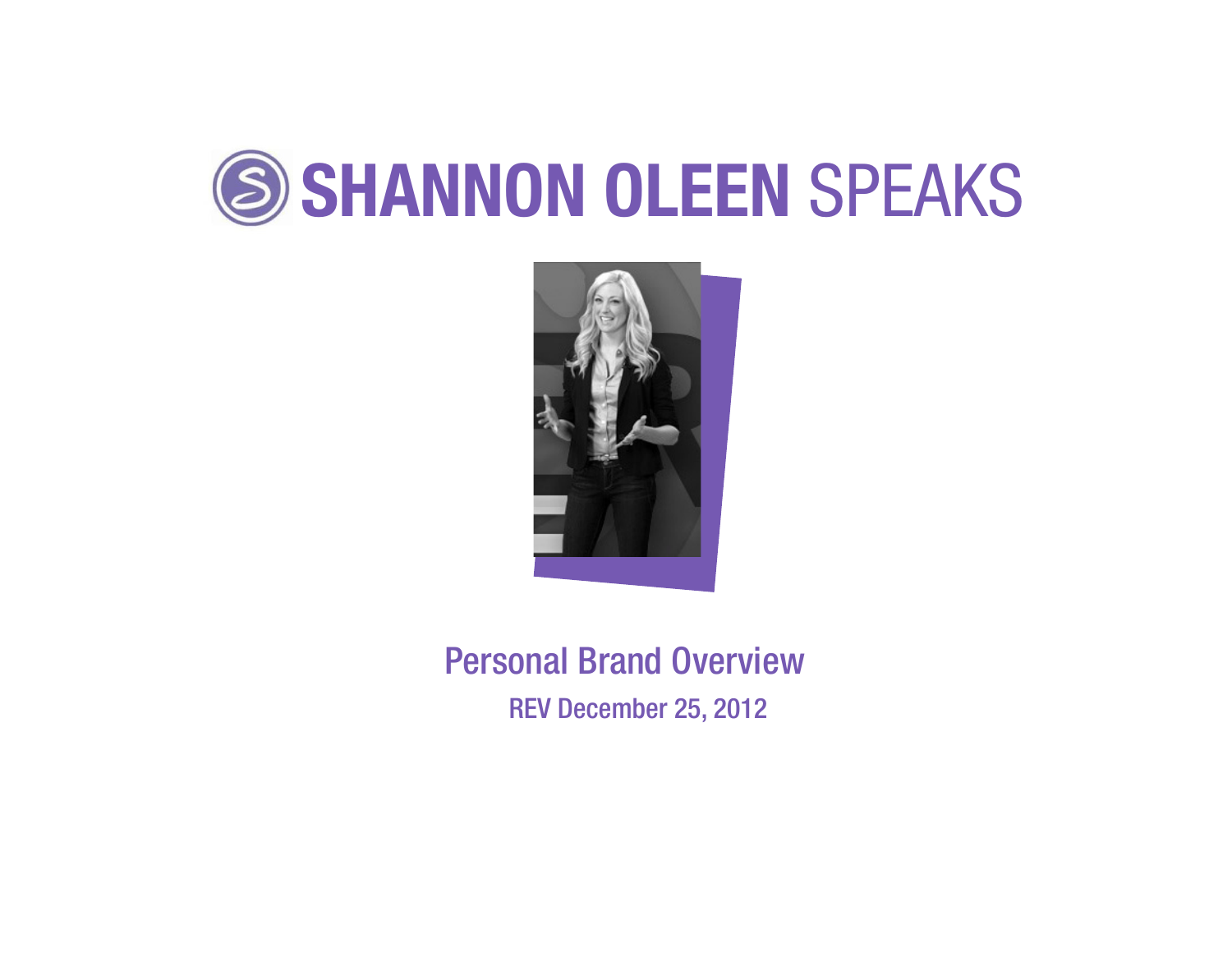## INTRODUCTION

## Your brand has a number of challenges to address/overcome.

- The marketplace is crowded with people who call themselves motivational speakers, self-help gurus and life coaches....*how do you establish and grow your credibility amid the experts and distance yourself from wanna-be's lacking in solid, useful messages?*
- Many of the speakers have a ready-made "hook".... PhDs, amputees, survivors, authors, athletes and past CEOs...*how will you stand out?*
- The motivational speaker category is largely populated by males, with the occasional female speaker; average speaker age appears to be around 40+....*how can you best leverage the unique perspective of being a younger female?*
- You are young and have not delivered a significant number of speeches...*how can you demonstrate to potential clients that the insights you offer in your message far offset your current level of experience and somewhat narrow market presence?*
- There is a secondary, overlapping area of competition from a group who may do speaking engagements but who primarily use social media and publications to communicate with and motivate their audiences. (Gabby, Christine, Danielle, etc). While this group won't necessarily compete for your jobs, but they may offer a point of comparison to your audiences....*we must insure that the authenticity of your message, vocabulary and content can counter these glossy, highly-packaged, contemporary motivators.*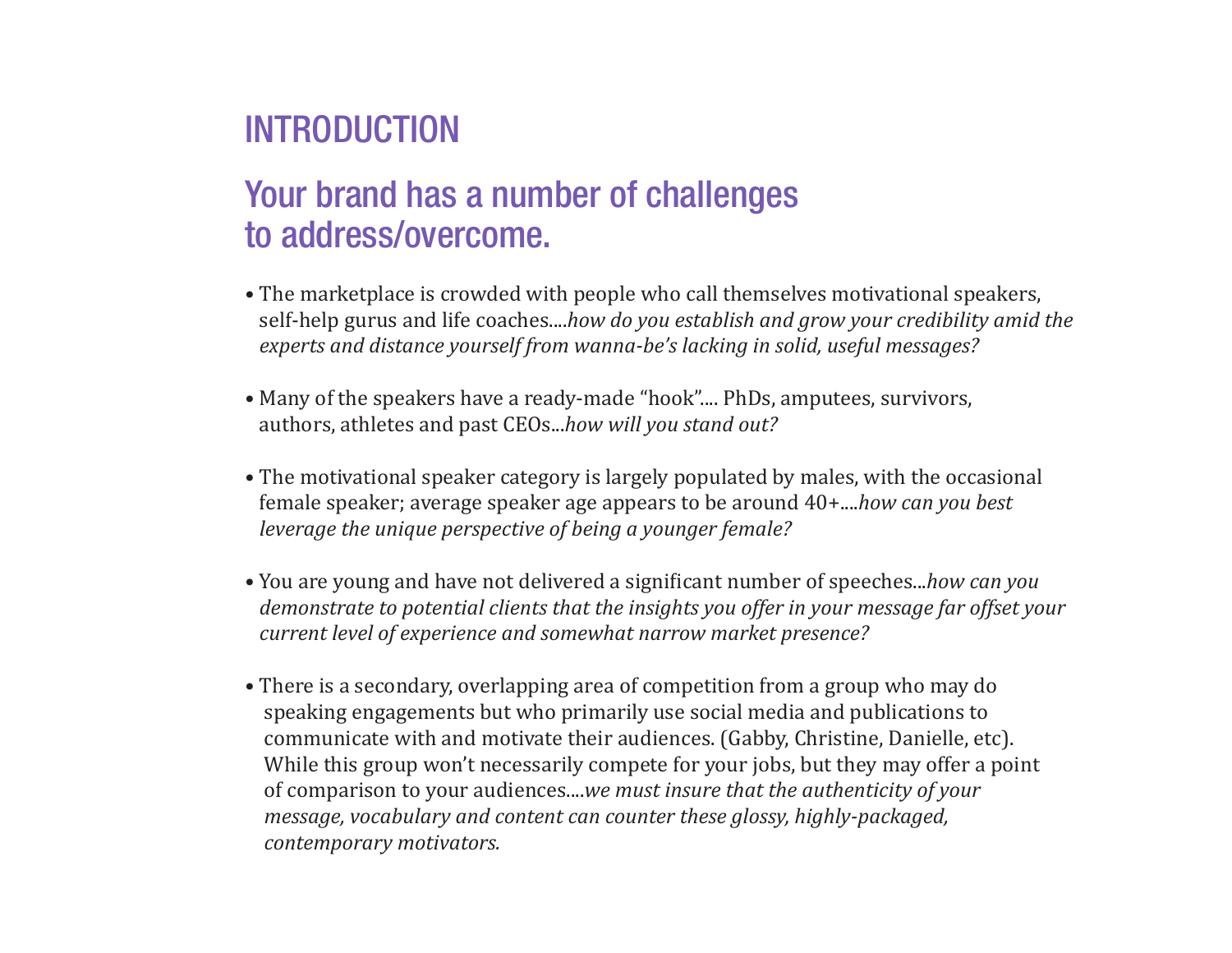## What must your brand stand for in light of these challenges?

- Fresh perspective; you represent the new generation of inspiring speakers in both age and message
- Authenticity, honesty; Midwest values
- Practical, real-life concepts for realizing dreams & aspirations
- Messages of triumph over adversity, tragedy, betrayal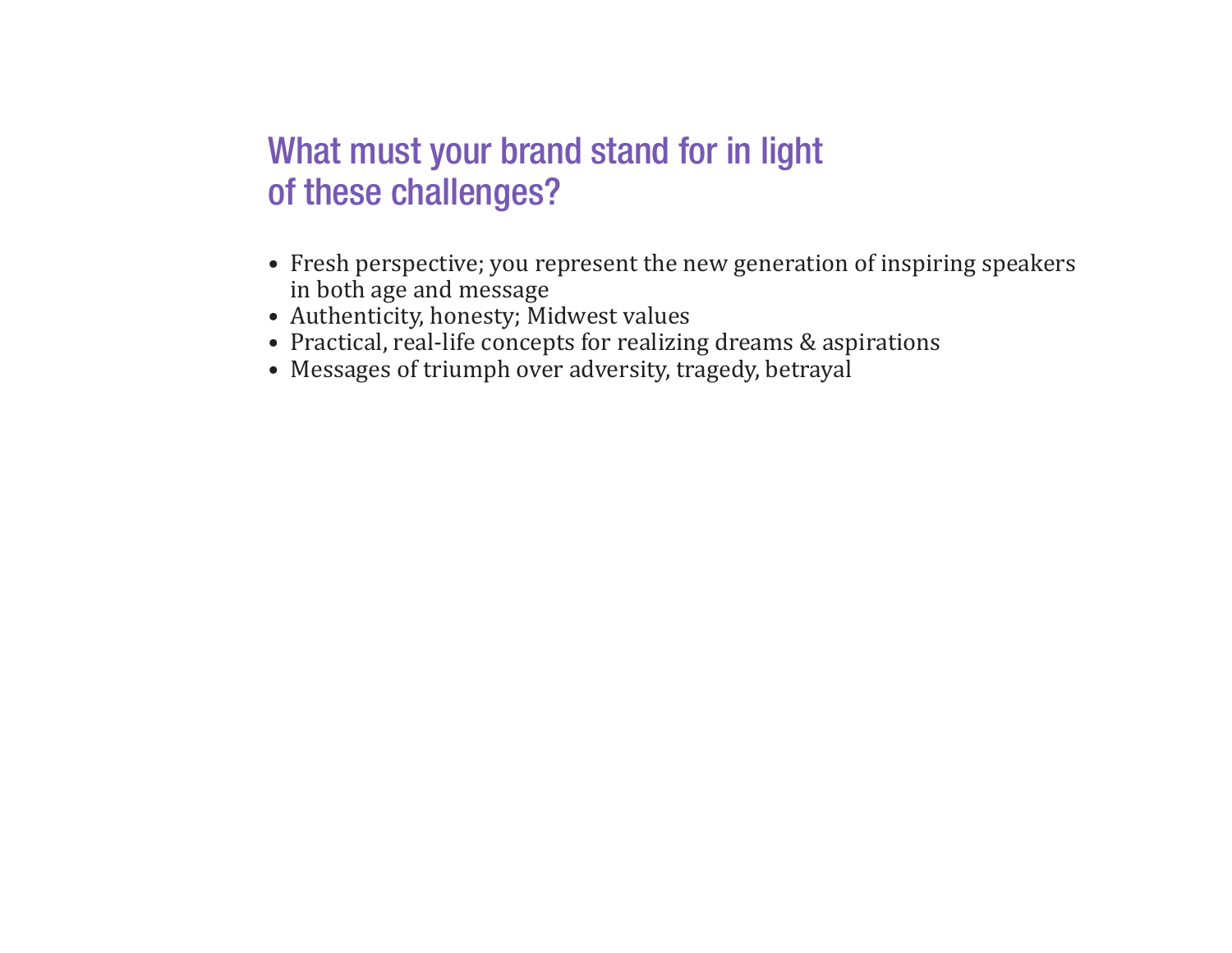### The Competition (who are they and what do they stand for?)

Your competition falls into two main categories:

a. Experienced mainstream motivatorss (with universal messages of success and fulfillment targeted at wide audience) EX: Tony Robbins, Zig Zigler (adult self-help, achievement, success)

b. Niche motivators (with messages and personalities that appeal to specific ages, interests, lifestages, etc) EX: Jeff Yalden (teen), Jason Dorsey (Gen Y), Gabby B (20+ women), Mastin (20+)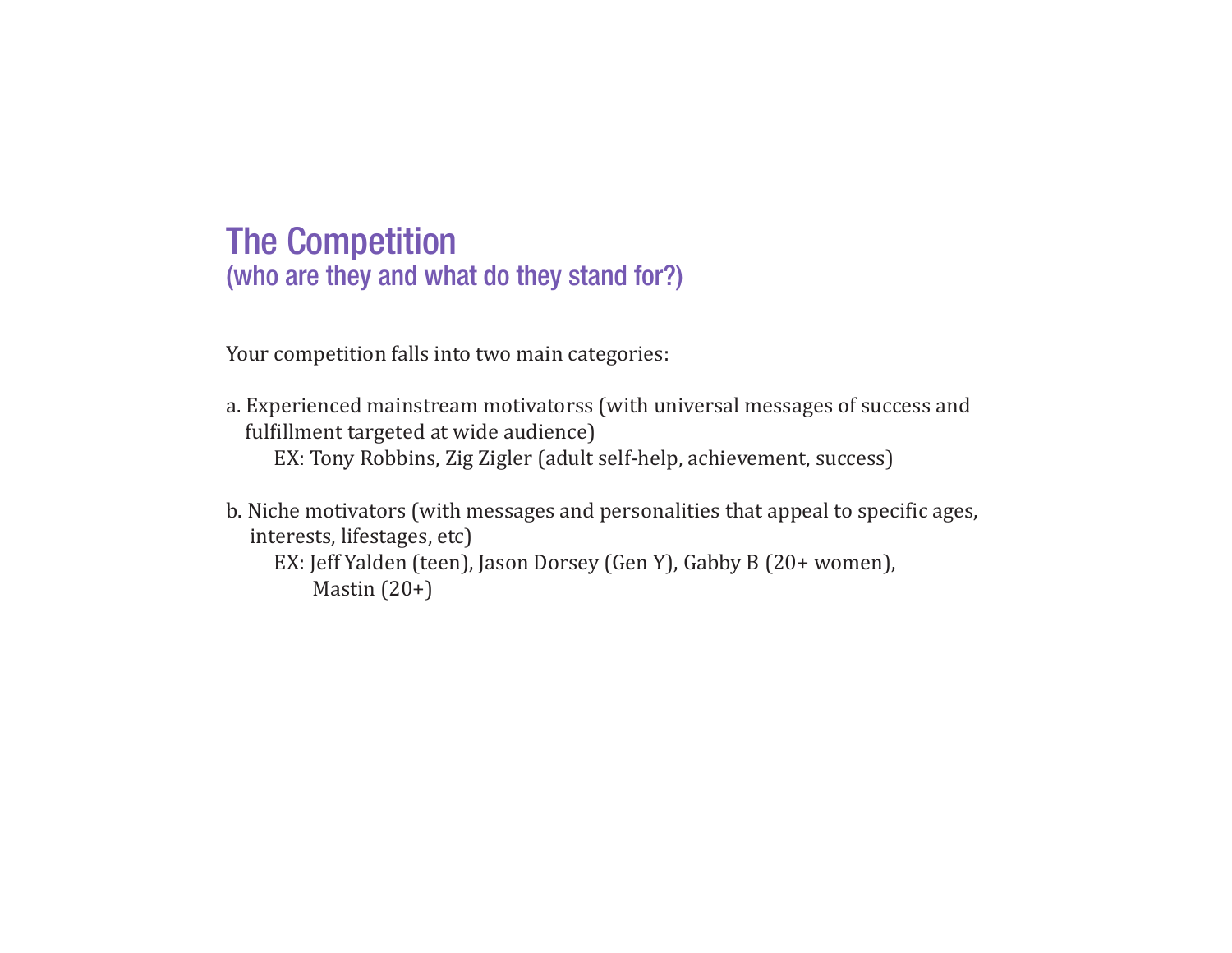The Opportunity (what spot/niche can you claim for yourself in the marketplace?)

**Recommended targets for the next 3 - 5 years:**

- *Continue using current strengths and experience to position yourself to the:* **Youth & College Markets 12 - 24** (Need to refine existing speech with more nugget-worthy language, greater focus, tighten up)
- *Use your youth-speaker experience, past adversity, current success and to position yourself to the:* **Young Hires New to Workplace Market**  (Need new presentation, more about overcoming challenges, stress, emotional intelligence, team building ; might incorporate some youth elements)
- *Use your strength, unique background and success as a woman in business to position yourself to the:* **Women in Workplace Market**  (Need new presentation, more success-oriented, focus on emotional intelligence, team building; might incorporate some youth speech elements)
- *Could also seek focused speaking opportunities on topics of:* **Team Building and Emotional Intelligence**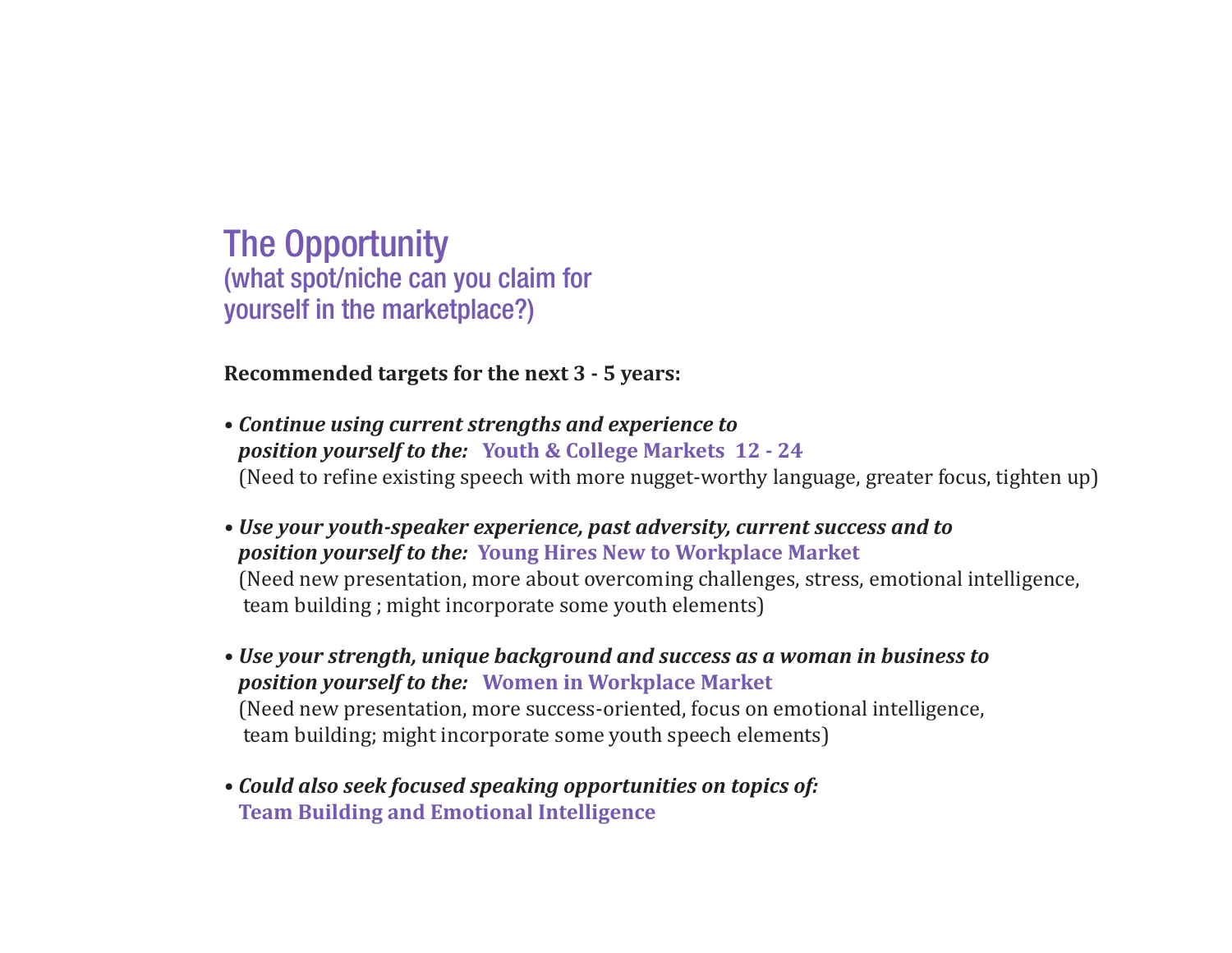### What is your brand's mission? (what is your promise to your audience?)

As a keynote speaker and author, you engage with your audience in a relatable, approachable "one on one" way; using your own life experiences, encounters with adversity, positive energy and authenticity to provide participants with nuggets of inspiration they can use to pursue and achieve their life goals.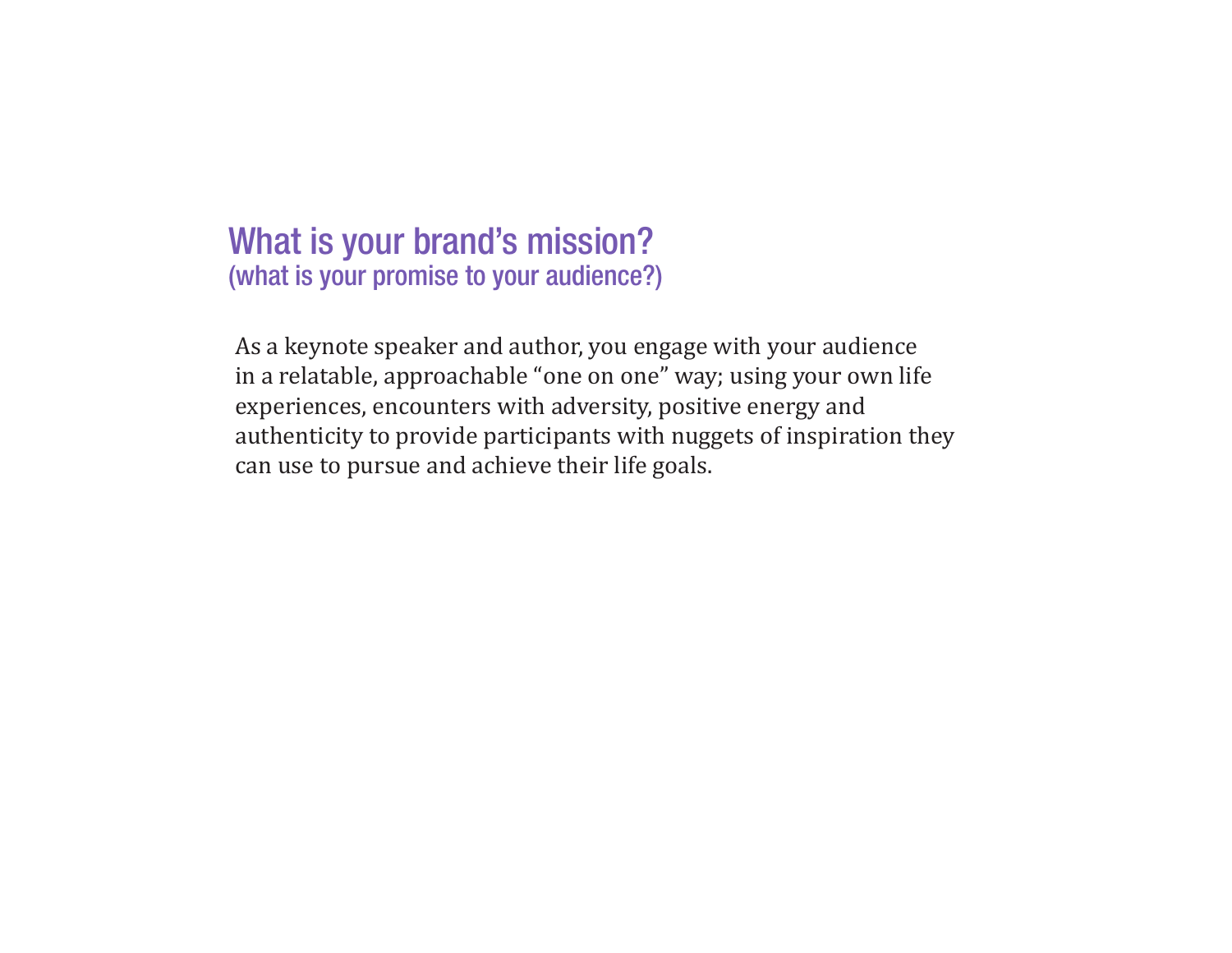Who are you? (what position can you own?)

Shannon Oleen is a fresh, authentic voice, captivating and inspiring audiences of all ages with her Midwestern practicality, unique insights, positive energy, and nuggets of inspiration they can use to pursue and achieve their life goals.

### What unmet market need can you fill?

You can be a truly authentic, fresh, empathetic, "new generation" voice in the marketplace—with no agenda other than a deep desire to share practical wisdom, and energize and inspire people to realize their personal happiness and success.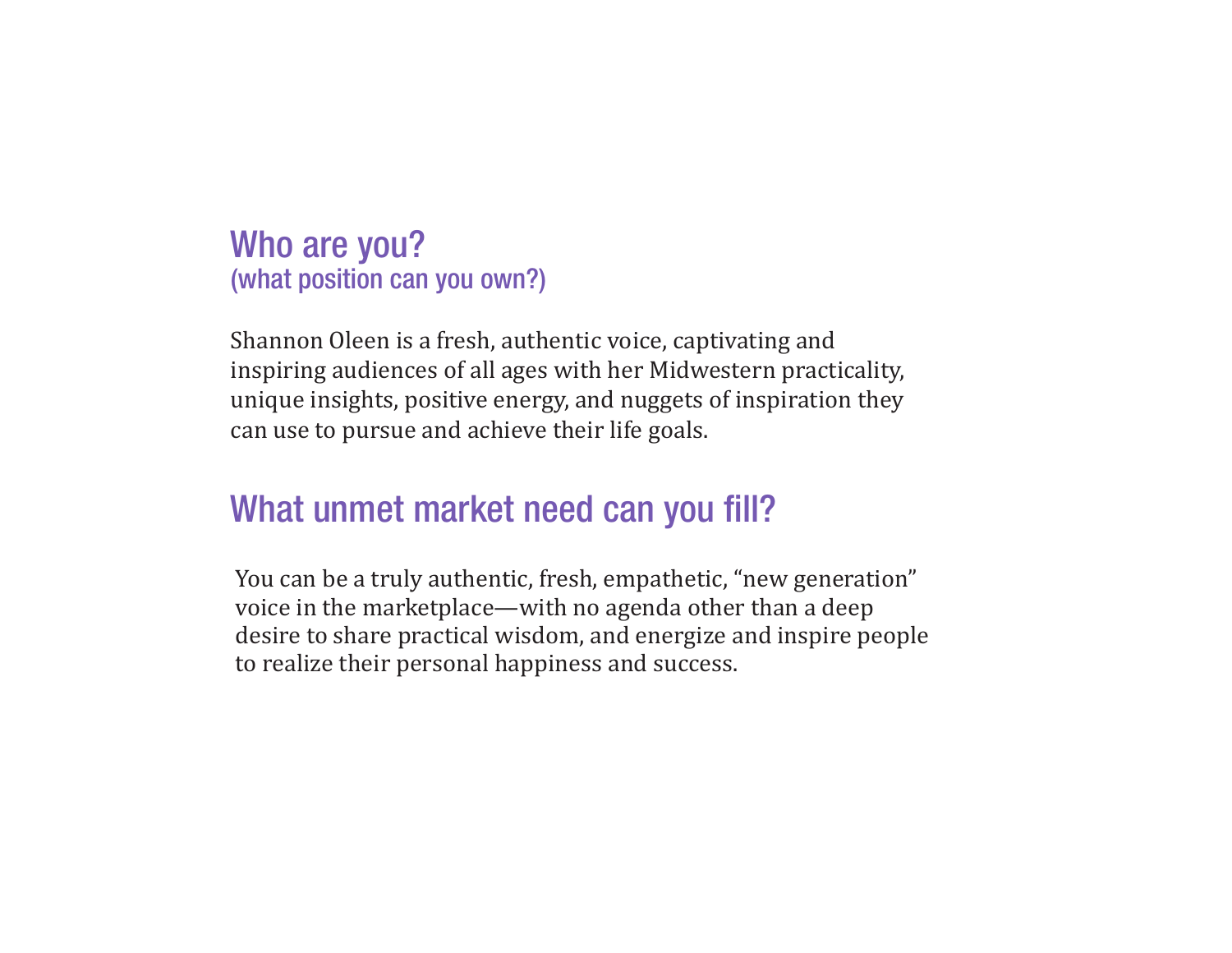### How do you do it differently/uniquely? (what is your brand differentiation?)

Yours is a peer-to-peer approach rather than a teacher to student approach. Your cheerleading past is a part of your approach…you are STILL a cheerleader, applying your positive energy to practical insights…helping audiences gain yardage in life rather than on the field.

### Why do you do what you do? (what is your core purpose?)

You are a nurturer at heart, a cheerleader in every way for everyone…you take pleasure in seeing and helping others gain the enthusiasm, drive, focus, confidence and energy to achieve success.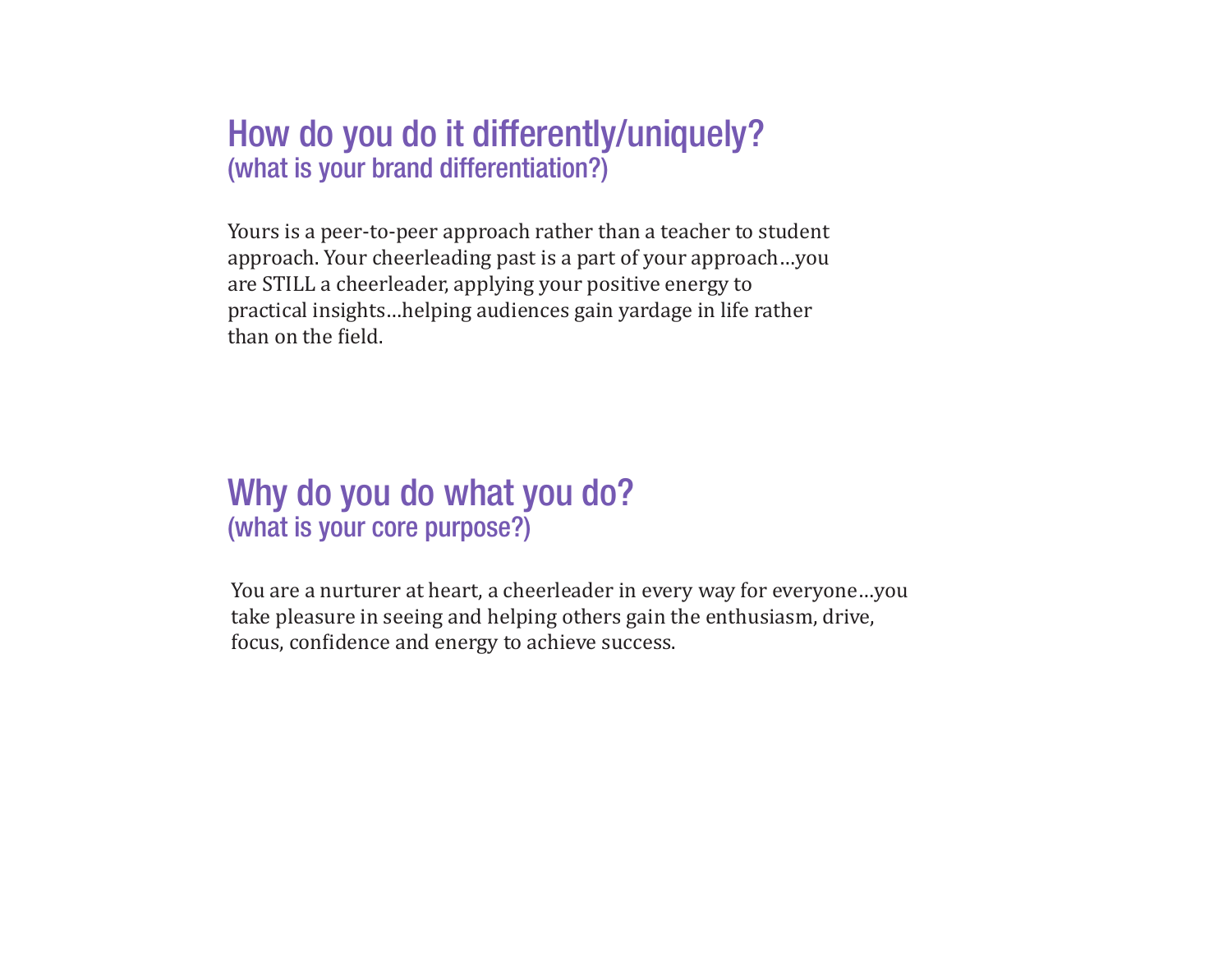Brand personality and tone adjectives

Approachable, authentic, sincere, inspiring, practical/sensible, insightful beyond her years, energizing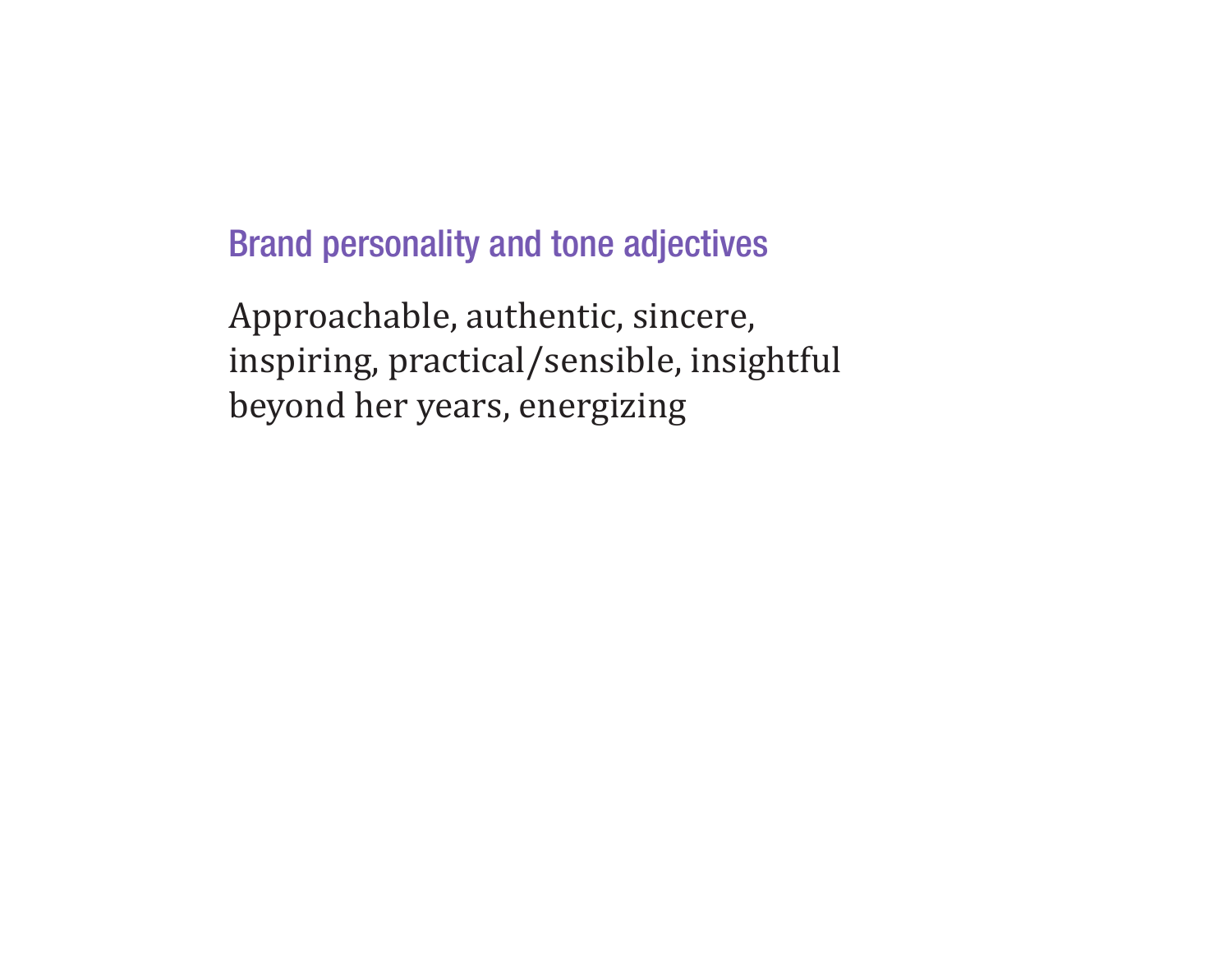### Positioning Statement

For audiences seeking fresh perspectives and insights to help them achieve personal success in life and work...

Shannon Oleen is the motivational speaker with a fresh Midwestern honesty and sincerity, who delivers authentic, practical and inspiring messages...

...messages that audiences will easily relate to and be eager to apply to their own lives.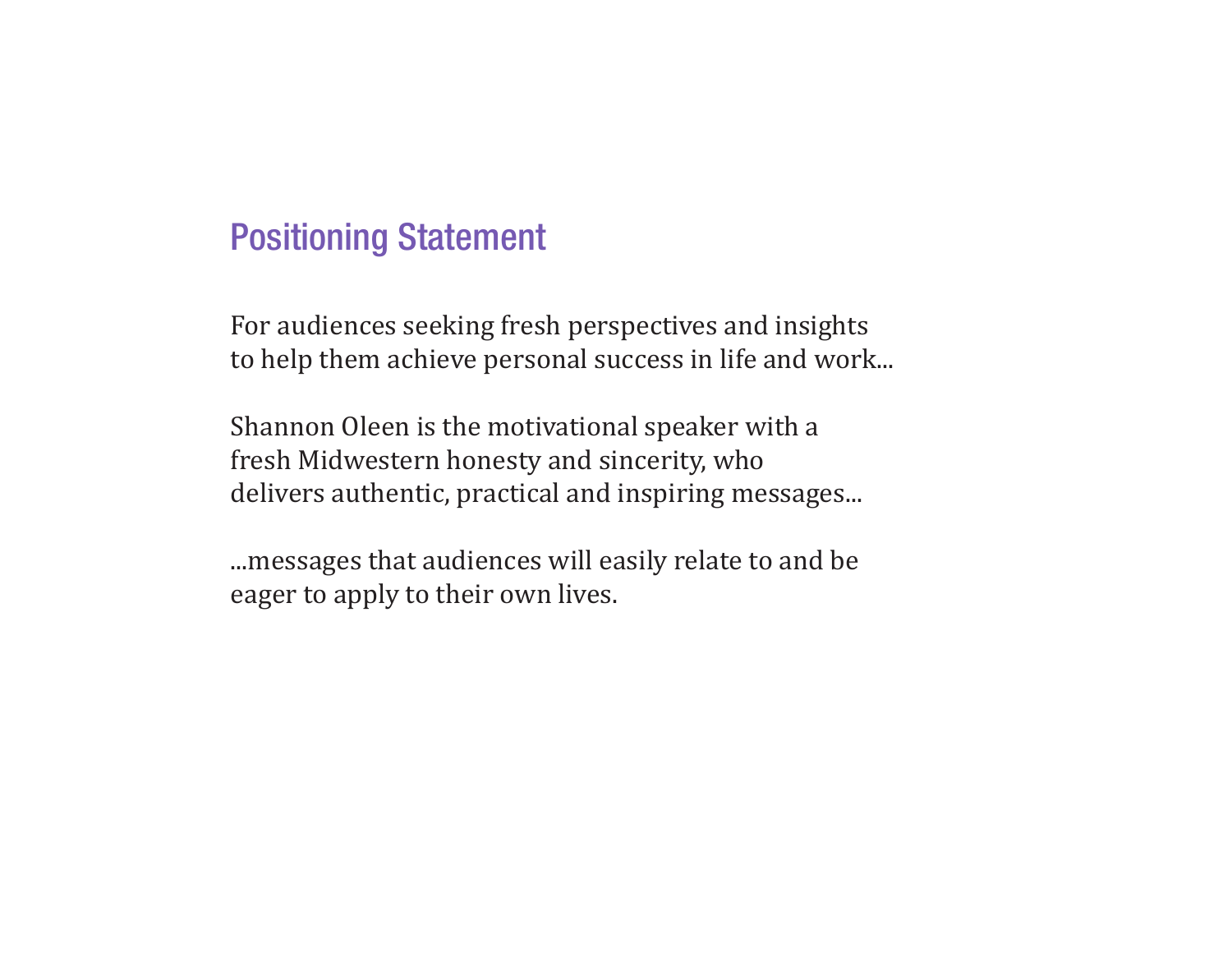# Marketing language exploration

#### **Shannon's Six Signposts Of Positivity**

#### **1. Be The Mirror**

It's good to be your own best critic—as long as your thoughts are CON-structive rather than DE-structive. Make time every day to review YOU.

#### **2. Open Yourself To The New**

Detours happen on everyone's life road; these are the times to reassess…NOT stress. Open minds open up new (and often better) paths.

#### **3. Never Give Up On Yourself**

It's not always about the goal (or missing it)—it's about believing in YOU, even after you stumble.

#### **4. Work It 'Til You Win**

Go hard, go long and don't stop until you get there. If you don't, someone else will!

#### **5. Adopt The Attitude**

Attitude is everything. If you decide the world is against you, it WILL be. Like a magnet, negative repels and positive attracts. Guess which end you want to be?

#### **6. Embrace The Moments**

Family, friends, perfect moments…never forget to slow down on your life road and appreciate them before they end up in your rear view mirror and disappear. Nurturing a healthy personal side helps bolster a successful professional side to create a complete YOU.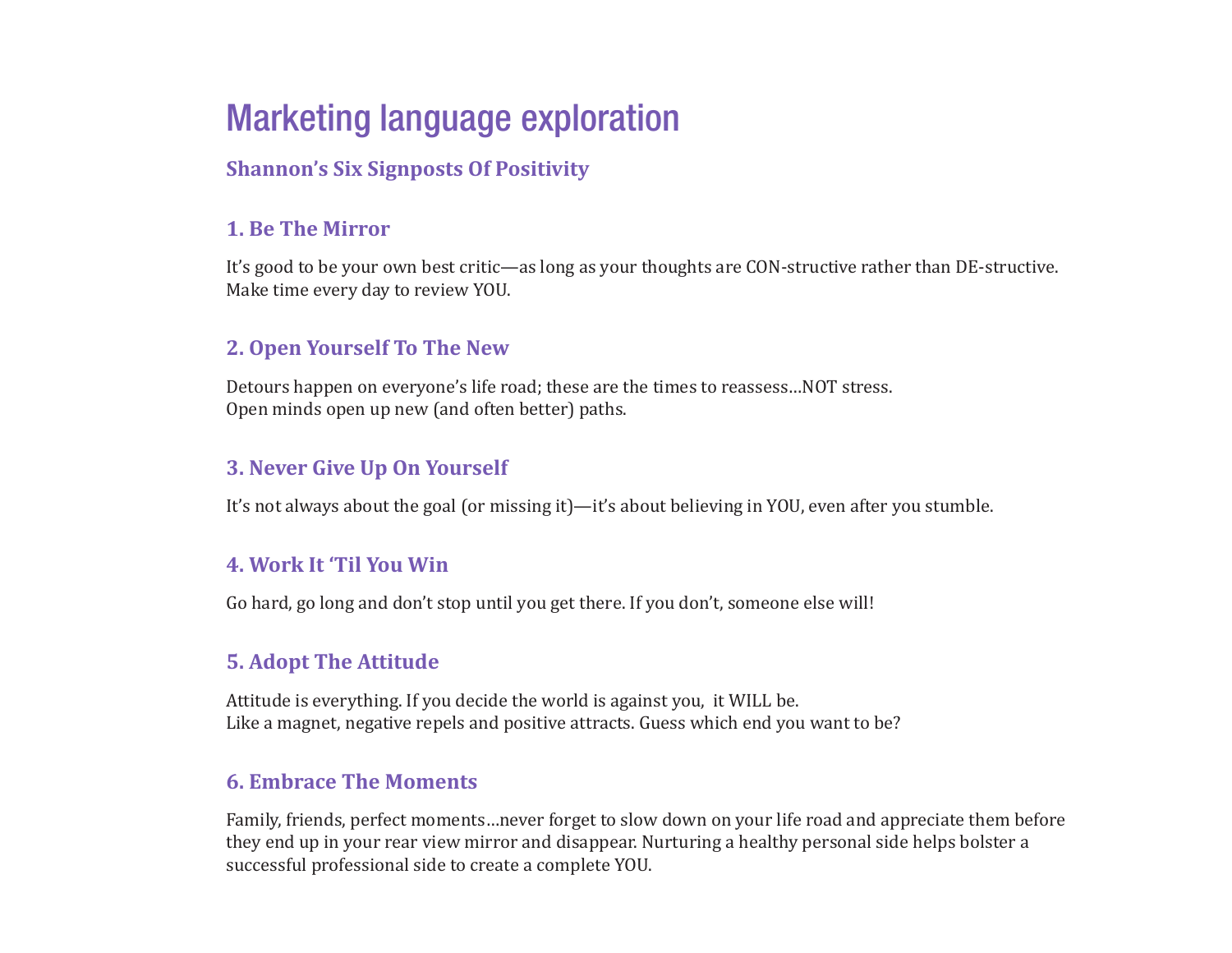# Random thoughts on Design Elements, Logo, Fonts, Colors

1. Suggest exploring a refinement of your "S" icon button to a more sophisticated, professional and designerly look and feel. Some examples of single letter logos:

http://www.cruzine.com/2011/05/13/single-letters-logo-designs/

http://designmodo.com/55-inspiring-examples-of-single-letter-logo-designs/

 www.graphicdesigninspiration.net/2012/08/23/collection... -spiration.net/2012/08/23/collection-of-single letter-logo-design-inspiration/inspiration.net/2012/08/23/collection-of-single-letter-logo-design-inspiration/

- 2. Suggest incorporating more of your purple signature color into your website redesign, along with a second color, plus more white space for a fresher, more contemporary look.
- 3. Suggest exploring a new headline font for your marketing materials and for your name treatment. Also a new font for body copy. Think sophisticated and professional, yet still feminine. Timeless rather than trendy.

New headline font such as: Helvetica Neue family New body copy font such as: Cambria

There are certainly other fonts that fit the bill as well.